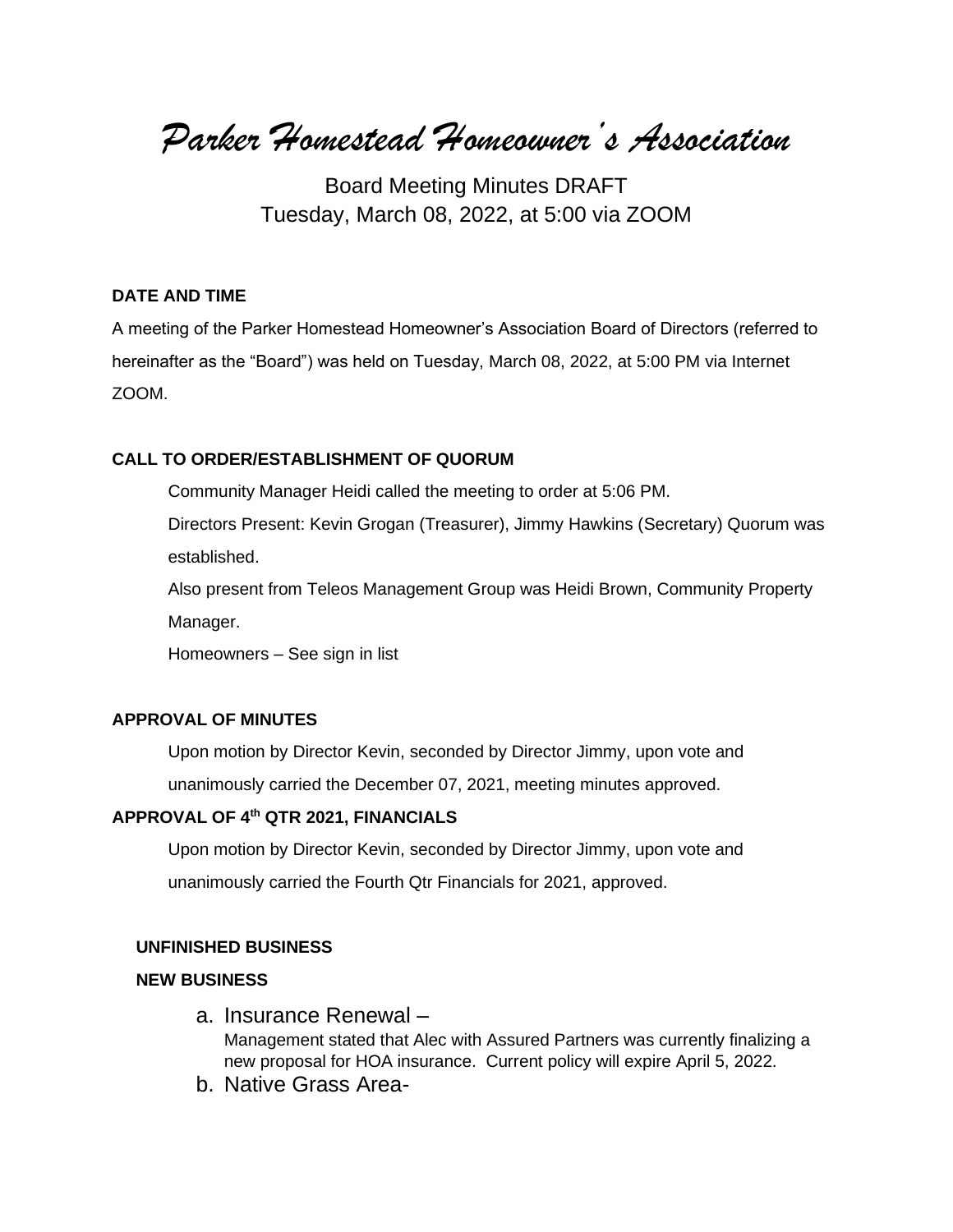Some homeowners that back to the native grass area have chosen to dump grass clippings, extra concrete, backyard soil etc. Homeowners were sent an email acknowledging this is happening and if you were one of those homeowners to clean it up and stop dumping. A homeowner requested clarification of the rule where it specifically states you are prohibited from dumping on HOA property. Management will contact homeowner off line and help resolve the question. For this spring/summer a three foot beauty band will be cut once a month around the perimeter of the community fence where possible. Management will look for a proposal to place some sort of landscape material across bottom twelve feet of fence to hep with the native grass seeds coming in their yards.

- c. Fence Stain/Replacement Homeowners were sent in same email mentioned above that work on the fence will start in April. We are requesting homeowners that have an HOA back/side fence to remove 12 inches of rock back from the fence area so that workers have room to work and no damaged caused to homeowners' property. HOA requested this be completed by March 31 and any homeowners who have any issues to fulfill request to give management a call.
- d. Tree Replacements (Homeowners) Homeowners were sent out an Eblast email letting them know that the rules and regulations do require homeowners to have two trees within their yard (w/a couple address exemptions). Sept 28, the homeowners who are in violation will receive a courtesy letter. The Board tabled this in 2021 because of timing. Same homeowners were sent a violation letter and provided until June 1, 2022, to complete tree replacements.
- e. Management Communication/Homeowners Emails Email is the main way of communication from management and board to the homeowners. Homeowners were asked to complete the set up in the homeowner's portal and input their email address, so not to miss out on any communications.
- f. Open Board Position Director Jimmy Hawkins will be leaving the community at the end of May. Tamara Davis has graciously stepped up to take over his director position until his term ends. Director Kevin also will be leaving at that same time and so a position on the board is currently open.
- g. Management reminded homeowners that all front and backyard projects need to be approved by HOA committee, prior to project beginning.

# **Open Forum – Homeowner Questions**

I. Homeowners requested clarification on the rocks being moved along the fence

# **OTHER**

## **ADJOURNMENT**

 There being no further business to come before the Board at this time, the meeting was Adjourned at 5:47 PM.